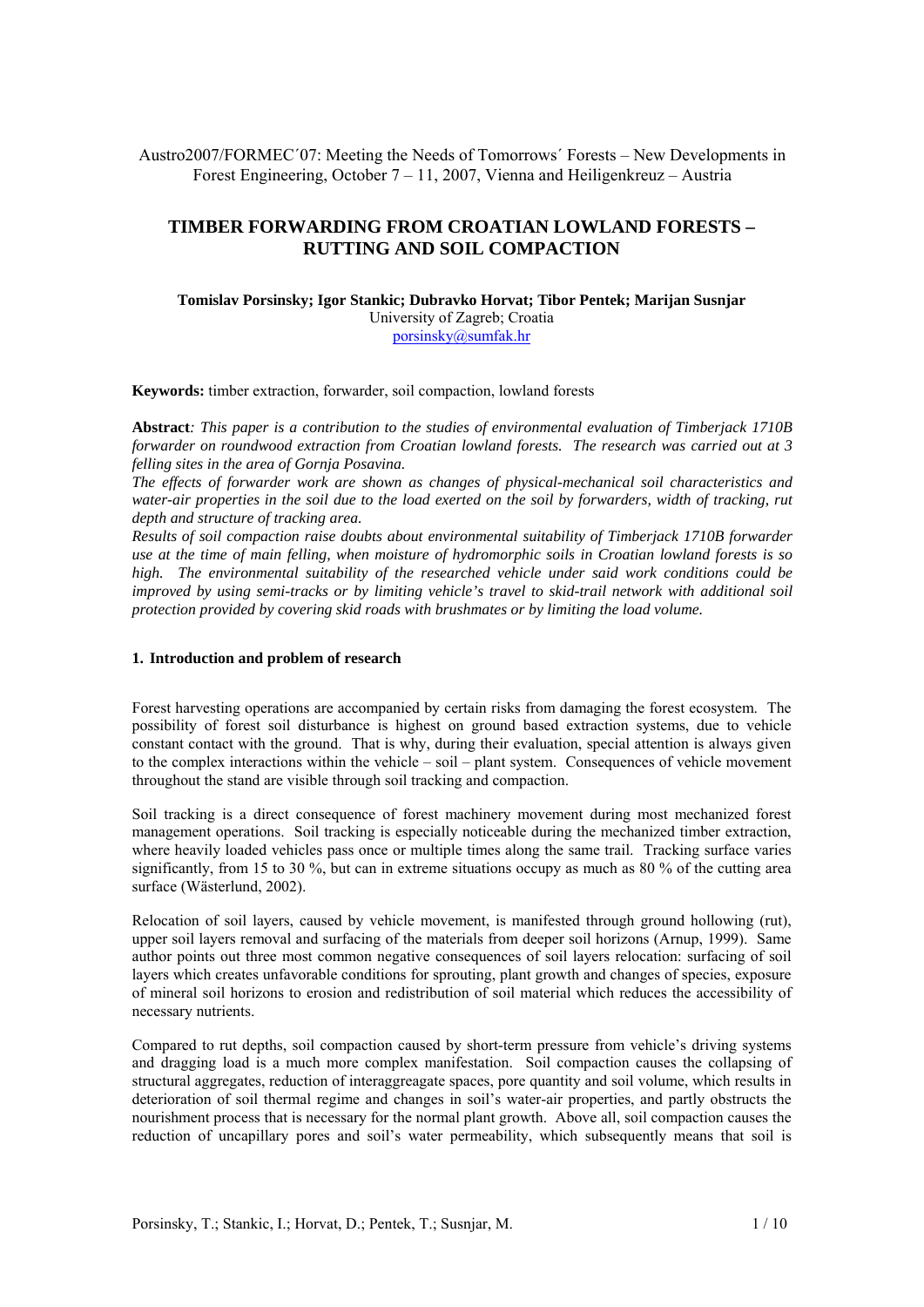developed under anaerobic conditions. According to Arnup (1999), susceptibility of forest soils to compaction is primarily determined by following factors: the size of vehicle's tyres or tracks, soil texture, soil moisture during the timber extraction, portion of skeletal and sand particles within the soil, soil structure, bulk density and porosity of the soil, natural soil compaction (depending on the geological origin), thickness and the origin of humus-accumulative layer.

Different measures for reducing the vehicle's pressure points on the soil are undertaken, with the goal of reducing the damages done on the soils with limited bearing capacity: use of vehicles with multiple wheels, double wheels on semi-axle, use of wider tyres and central tyre inflation system, use of chains on the front wheels and semi-tracks on forwarder's bogie axles, reduction of loaded or skidded roundwood, careful time planning for the execution of chosen operations (Bygdén, 2002; McDonald et al., 1996; Seixas and McDonald, 1997; Stokes and Schilling, 1997; Rumer et al., 1997; Saarilahti, 2002; Vechinski et al., 1998).

## **2. Scope and Method of Research**

Main goal of this paper was to determine the environmental suitability of the, 17 tons heavy, Timberjack 1710B forwarder, during the timber extraction in Croatian lowland forests.

Determination of soil type and soil conditions was conducted by opening the pedological profile (soil type and soil horizons pattern), gathering samples from disturbed (grain size distribution) and undisturbed soil (100 cm<sup>3</sup> sample cores) and measuring two of soil's physical-mechanical characteristics: cone index by using WES penetrometer and soil strength by using the share vane. Soil moisture was measured with a ThetaProbe ML2 moisture meter. ThetaProbe is designed to measure volumetric soil water content using the Frequency Domain Reflectrometry technique. Cone index and soil strength measuring was conducted at 15 cm deep soil (ASAE EP542, 1999). Sample cores were taken from the same soil depth (standardized by cone index). Samples gathering from tracked and untracked soil was conducted in accordance with the rules from the "Manual for soil testing" (Anon., 1971). Soil samples analysis was performed at the pedological laboratory of the Faculty of Forestry in Zagreb, in accordance with the "Manual for pedological researches" (Škorić, 1982). Soil tracking (% of the total felling area surface) was determined by using the GPS instrument (GeoExplorer 3). Instrument's antenna was installed on the forwarder's cabin roof, and soil tracking structure was calculated through the analysis of the gathered samples, using the GIS application (ArcView). Rut depth was measured by using the 5 m long geodetic lath, placed on the anchored props.

Level of damages on the forest soil during the timber extraction, dependent on the number of forwarder passes along the same place, will be expressed through: felling unit's tracking surfaces structure, soil compaction visible through changes in soil's physical-mechanical characteristics (cone index and soil strength), water-air properties (bulk density, solid density, porosity, water capacity and soil air capacity) and rut depth.

## **3. Places of Research**

Research on environmental suitability of the Timberjack 1710B forwarder, during the roundwood extraction operations, was conducted at 3 felling sites in lowland pedunculate oak forests in the area of Gornja Posavina. Brief overview of soil characteristics in the researched cutt-blocks is shown in table 1.

Due to the increased soil moisture on cutt-block 44b, MU Žutica, forwarder was additionally equipped with semi-tracks and its movement was limited to the skid trail network. Trails were 20 meters apart, and were covered with layer of branches that served as additional protection for the soil. On cutt-block 14a, MU Josip Kozarac, forwarder was driving along the existing trails, that were 130 meter apart from each other, and only entered interspaces for the loading of roundwood. As there aren't any secondary roads in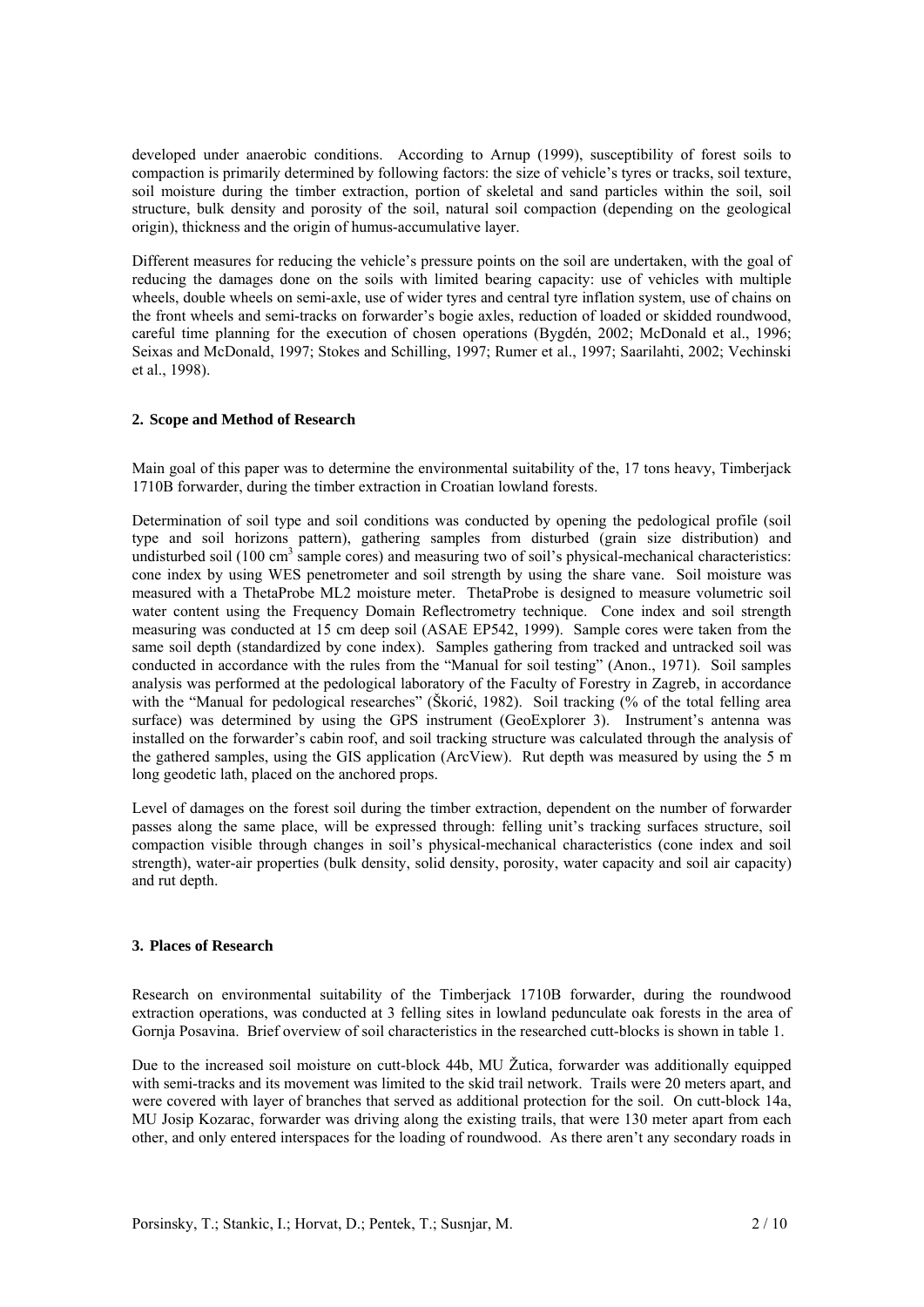cutt-block 24b, MU Obreški Lug, main characteristic of roundwood extraction during the thinning operations in this area was the unlimited forwarder movement along the cutt-block.

|                               | $Siečine-Cutt-blocks$                     |                   |                 |
|-------------------------------|-------------------------------------------|-------------------|-----------------|
| Forest office                 | Novoselec                                 | Remetinec         | Lipovljani      |
| Management unit               | Žutica                                    | Obreški Lug       | Josip Kozarac   |
| Subcompartment                | 44b                                       | 24 <sub>b</sub>   | 14a             |
| Felling type                  | final                                     | thinning          | final           |
| Type of soil                  | gleysol amphygleyic                       | planosol          | planosol        |
| Grain size distribution*      | clay                                      | loam              | clay            |
| Sand, %                       | 34,1                                      | 38,5              | 28,8            |
| Silt, $%$                     | 31,9                                      | 43,9              | 40,3            |
| Clay, %                       | 34,0                                      | 17,6              | 30,9            |
|                               | Physical-mechanical soil characteristics* |                   |                 |
| Soil cone index, MPa          | $0.61 \pm 0.36$                           | $2,52 \pm 0,65$   | $0,92 \pm 0,31$ |
| Shear strength, kPa           | $76 \pm 28$                               | $205 \pm 83$      | $152 \pm 31$    |
| Current soil moisture, vol. % | $50.4 \pm 6.8$                            | $17,1 \pm 2,8$    | $43,1 \pm 5,7$  |
|                               | Water-air soil properties*                |                   |                 |
| Bulk density, $g/cm3$         | $1,10 \pm 0,06$                           | $1,01 \pm 0,0.08$ | $1,11 \pm 0,10$ |
| Solid density, $g/cm3$        | $2,60 \pm 0,06$                           | $2,57 \pm 0.06$   | $2,57 \pm 0,03$ |
| Soil porosity, vol. %         | $57.5 \pm 2.5$                            | $60,5 \pm 2,5$    | $56.7 \pm 3.8$  |
| Water capacity, vol. %        | $51,0 \pm 3,5$                            | $46.7 \pm 2.5$    | $46.5 \pm 5.6$  |
| Air capacity, vol. %          | $6,5 \pm 2,7$                             | $13,8 \pm 1,7$    | $10,3 \pm 4,4$  |

## **Table 1: Soil features of research cutt-blocks**

\* values on the soil depth of 15 cm

## **4. Research Results**

The effects of forwarder work are shown as changes of physical-mechanical soil characteristics and water-air properties in the soil due to the load exerted on the soil by forwarders, width of tracking, rut depth and structure of tracking area.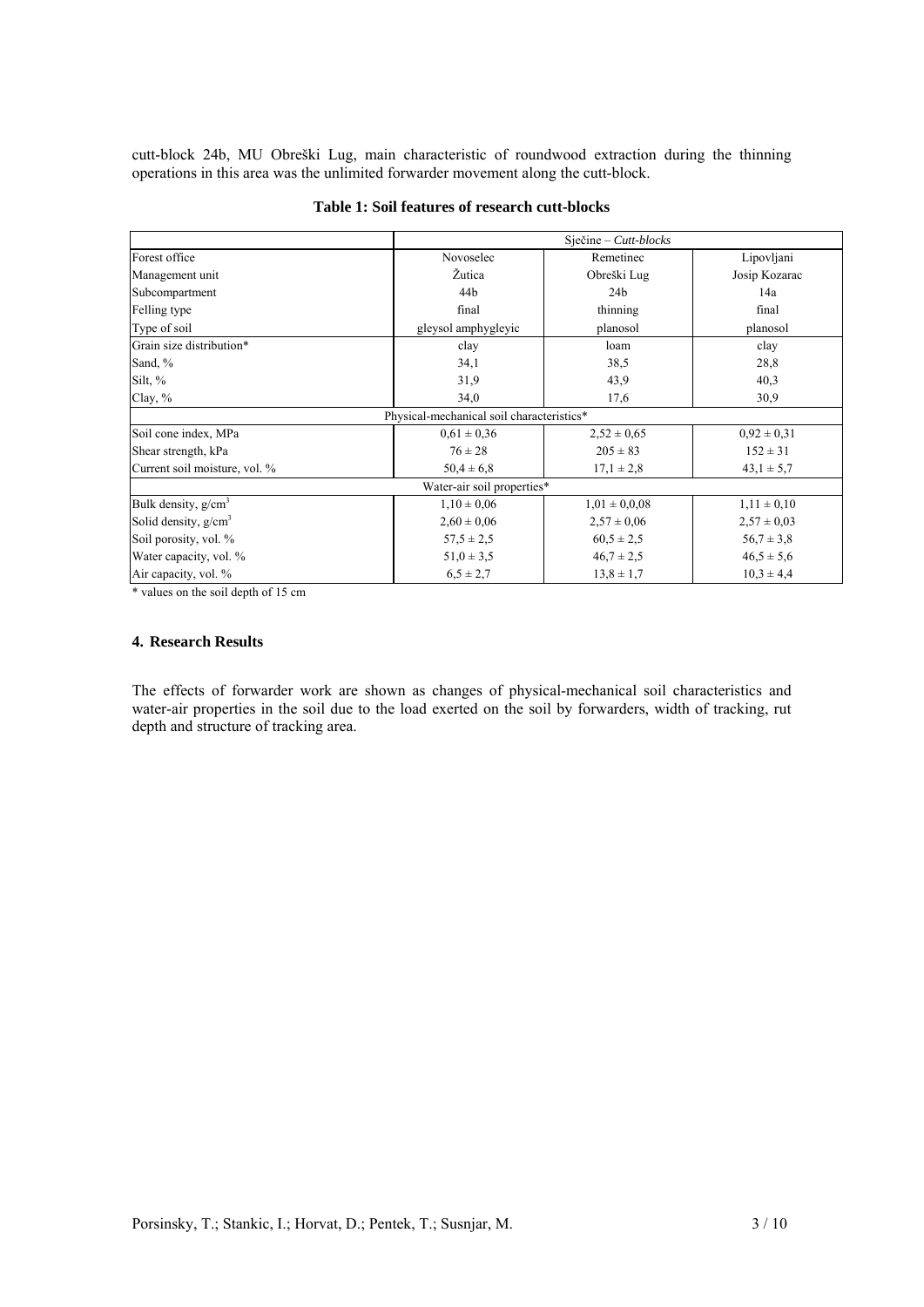

**Figure 1: Wheel loads and nominal ground pressure** 

Changes in the soil, caused by multiple forwarder passes, should be considered in relation to general pedological characteristics of the forest soils in the observed felling units, soil moisture at the moment of the research (Table 1) and pressure on the soil from forwarder movement (Fig. 1A). Vehicle's nominal pressure on the ground (Mellgern, 1980) was chosen as the parameter that best describes the forwarder's contact pressure on the soil. Average values of nominal ground pressures from forwarder's front and rear drive shafts are shown in figure 1B.

# **4.1. Changes of physical-mechanical soil characteristics**

Soil compaction, caused by multiple vehicle passes along the same place, was researched by measuring the two physical-mechanical soil characteristics: cone index by using the WES penetrometer (Fig. 2A) and soil strength by using the share vane (Fig. 2B).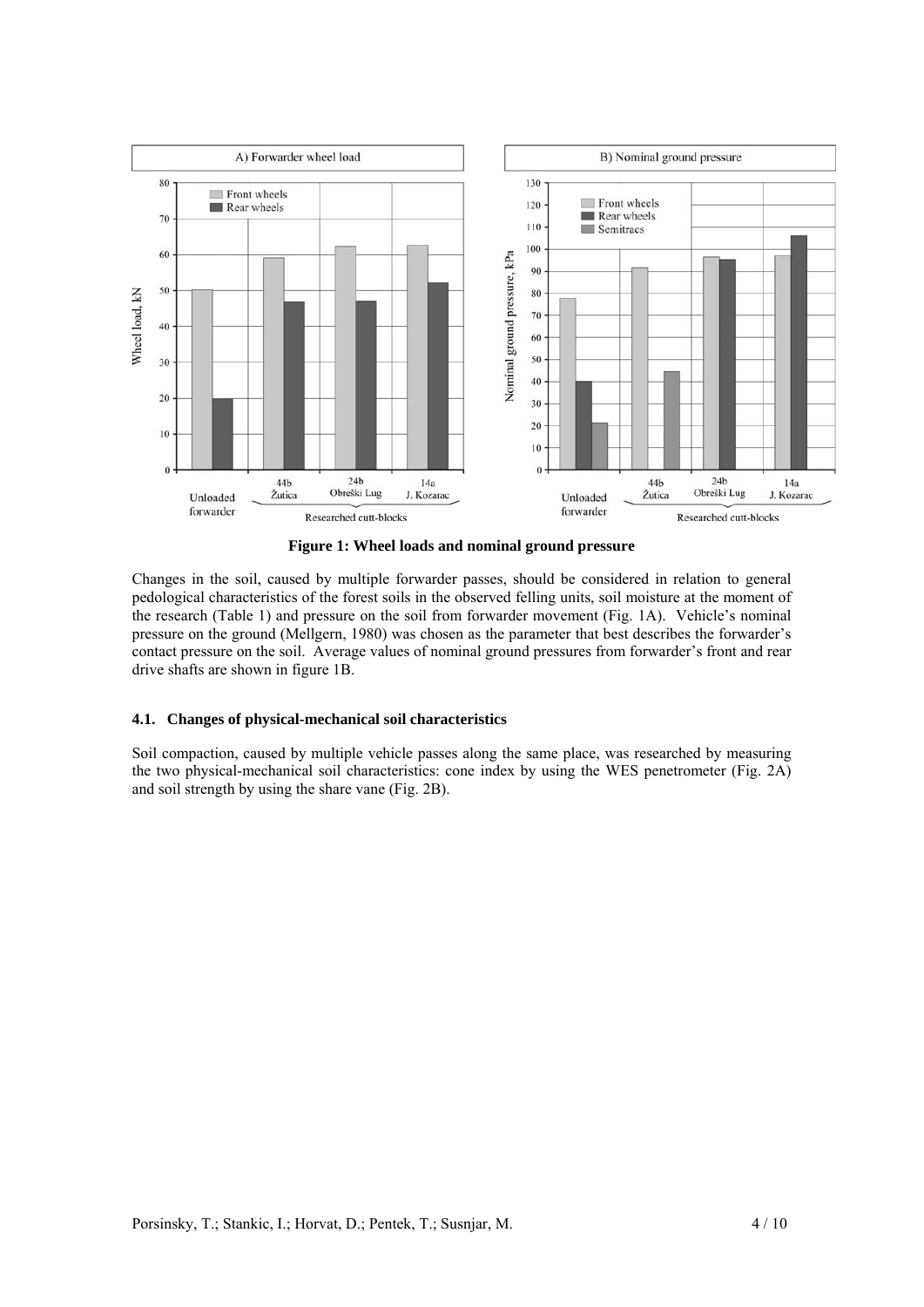

**Figure 2: Changes of physical-mechanical soil characteristics** 

Based on the results of cone index and soil strength measuring, in dependence to the number of forwarder passes, the following was concluded:

- $\Rightarrow$  cone index and soil strength measured values, on the untracked soil, are dependent on soil's bulk density and its current moisture,
- $\Rightarrow$  by comparing the results from measuring cone index and soil strength on untracked and tracked soil, it is possible to determine the level of soil compaction in relation to the number of vehicle passes,
- $\Rightarrow$  results from measuring indicate the higher soil sensitivity to compaction, in the conditions of increased soil moisture (44b, MU Žutica, 14a, MU J. Kozarac),
- $\Rightarrow$  the highest level of soil compaction, visible through the increase of soil's physical-mechanical characteristics, was determined after the first vehicle pass, and after the further passes increase of values started to decline gradually,
- ⇒ forwarder movements on the layer of branches and usage of semi-tracks decreased the level of soil compaction, regardless of the high soil moisture (44b, MU Žutica).

### **4.2. Changes of water-air soil properties**

Soil compaction caused by multiple forwarder passes along the same trail is also visible through changes in soil's water-air properties (Fig. 3), which are crucial for soil fertility and plant growth.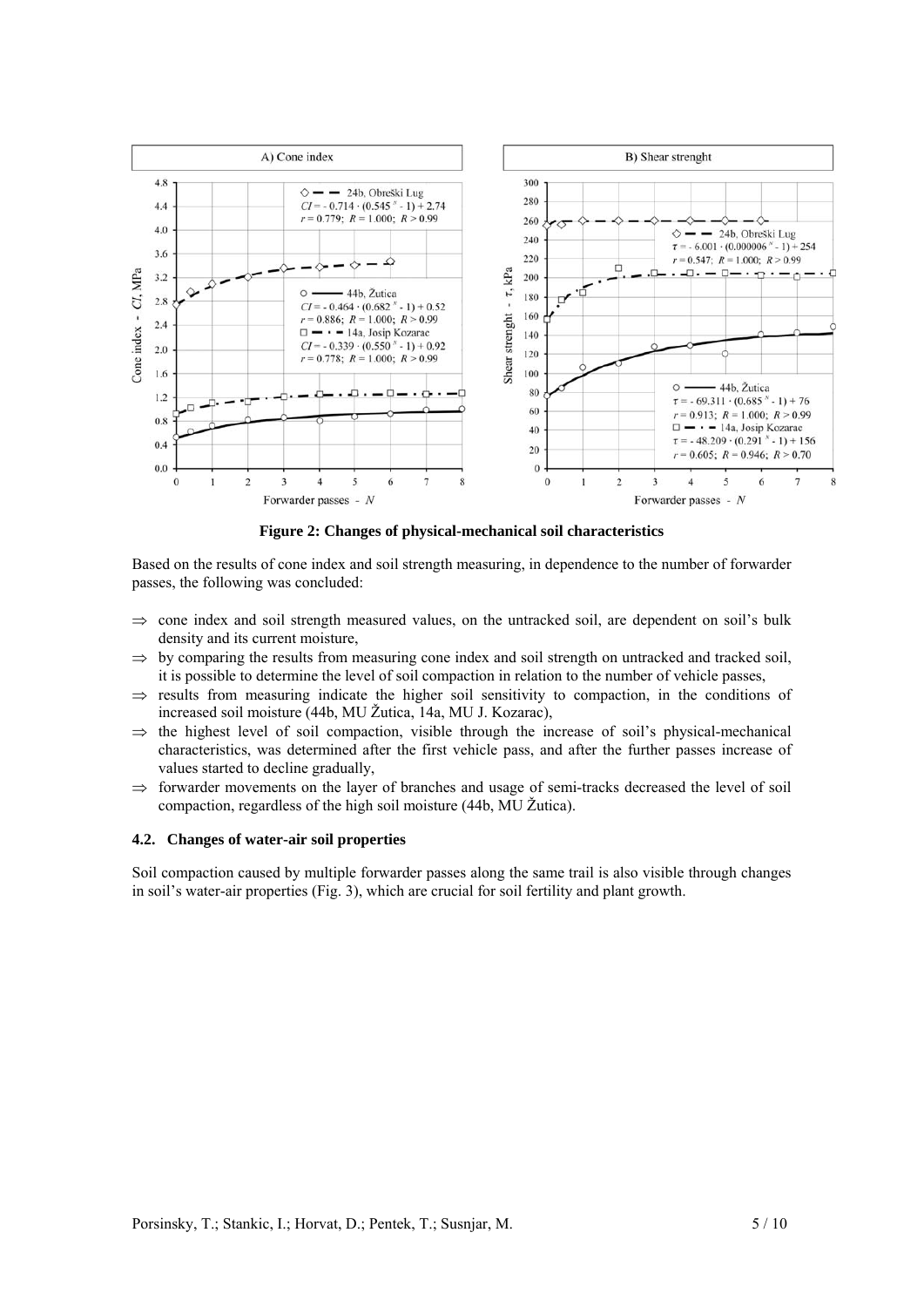

**Figure 3: Changes of water-air soil properties** 

Laboratory analysis of soil samples from undisturbed soil (sample cores) determined the following changes in soil's water-air properties:

- $\Rightarrow$  by comparing the increase of bulk density (Fig. 3A) and the decrease of soil porosity (Fig. 3B), in dependence to number of loaded forwarder passes on felling sites with drier soil (24b, MU Obreški Lug) to felling sites with partially moist soil (14a, MU J. Kozarac) or completely moist soil (44b, MU Žutica), it is visible that soil's sensibility to compaction grows with its moisture,
- $\Rightarrow$  allowed porosity decrease, which amounts to 10% of the untracked soil porosity (Froelich 1989), was determined right after the first loaded vehicle pass on sites with increased soil moisture, while, on the site with dry planosol, allowed decrease wasn't determined even after six loaded forwarder passes,
- $\Rightarrow$  single ANOVA analysis didn't show statistically significant differences in solid density between control measuring on untracked and tracked soils,
- $\Rightarrow$  all soil's water-air characteristics, except solid density, indicate that highest soil compaction occurs after the first forwarder pass. Furthermore, decrease or increase of water-air characteristics values is dependent on soil conditions in the researched felling sites. Slower decrease of water-air characteristics values was determined after the increased number of vehicle passes along the same place.
- ⇒ based on the research results collected in the conditions of higher moisture and limited bearing capacity of the soil, usage of semi-tracks on the vehicle's rear bogie axle is recommended. Usage of semi-tracks in the above mentioned conditions insures the easier forwarder movement and reduction of nominal pressure to the ground, which, in the end, results in lower level of damages done to the soil.

### **4.3. Width of soil tracking and rut depth**

Soil tracking width on the researched felling sites was divided into soil tracking width of forwarder's driving system (tires on the wheels, semi-tracks) and vehicle's soil tracking width that includes the spaces between forwarder's driving system.

Soil tracking width of forwarder's driving system depends on the width of forwarder's front tires (700/70- 34) or the width of semi-tracks (90 cm). Vehicle's soil tracking width is additionally divided into the width of single and multiple vehicle passes (Fig. 4D). Soil tracking width of single vehicle pass is determined by forwarder's width (3.05 m), which increases to 3.26 m with the usage of semi-tracks.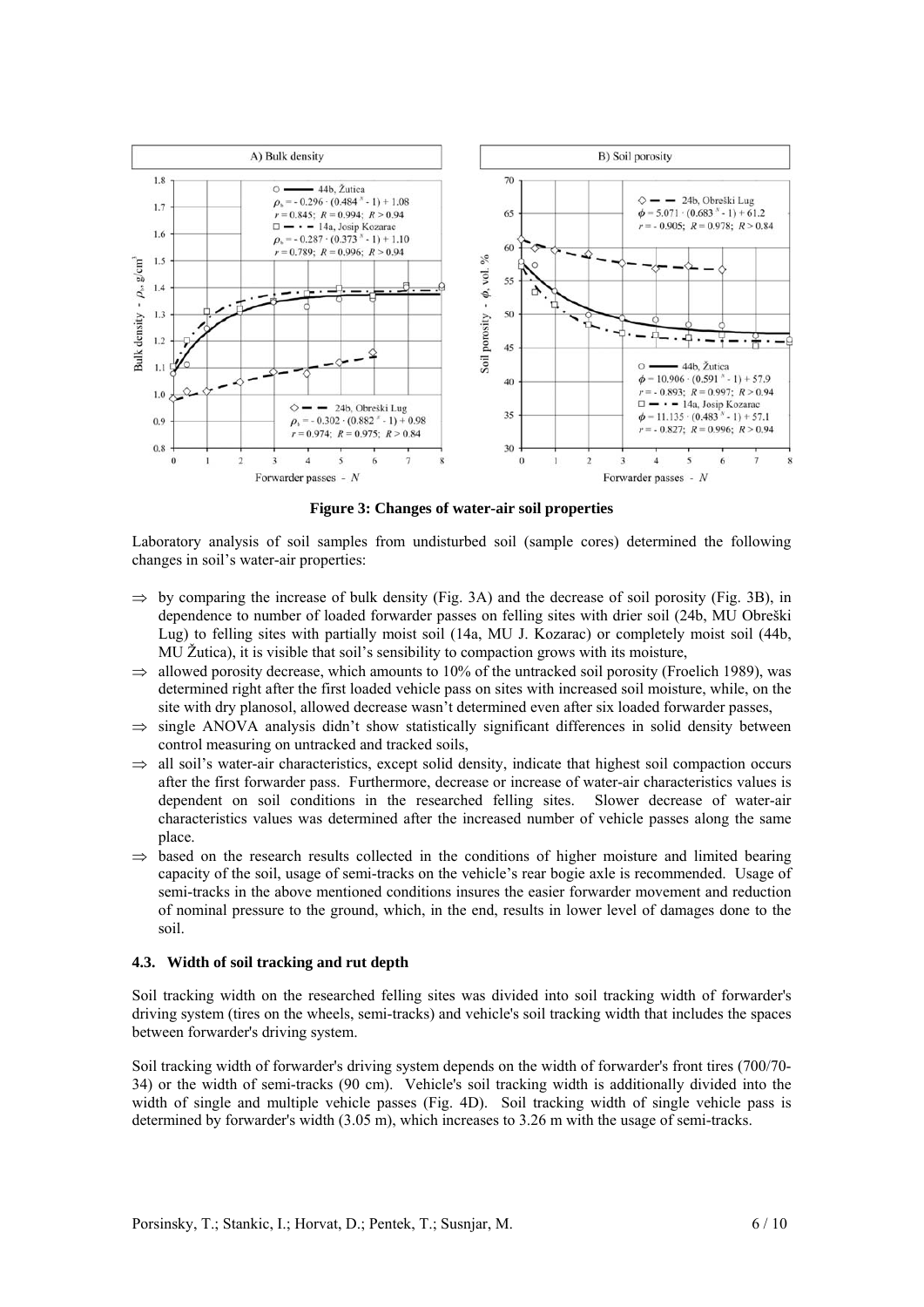

**Figure 4: Width of soil tracking and rut depth** 

Multiple forwarder passes along the same trail caused the increase of tracking width, which was approximately 4 m (44b, MU Žutica), 3.5 m (24b, MU Obreški Lug) and 4.2 m wide (14a, MU Josip Kozarac). Given results were influenced by interaction between used forwarder driving systems, limited forwarder movement on the layer of branches and soil's bearing capacity at the researched sites. Data on soil tracking widths will be used for determining the total disturbed surface in the researched cut-blocks.

Results of rut depth measuring indicate the dependence on interaction between soil bearing capacity and soil strain caused by forwarder's driving system. Increase of rut depth, caused by multiple forwarder passes, is in consistence with the soil bearing capacity of the researched felling sites. Lesser rut depth has been observed on the felling sites with higher moisture, where forwarder movement was limited to the trails covered with the layer of branches and usage of semi-tracks was obligatory (Fig. 4E).

Lowest rut depth values have been recorded on high bearing capacity planosol (*CI*/*NGP* = 6.2) in the compartment 24b, MU Obreški Lug. It is also important to point out the fact that, even after six loaded forwarder passes, the allowed rut depth limit (<10 cm) hasn't been exceeded.

Higher exponential increase of rut depth values, in dependence to the number of forwarder passes, has been recorded in cutt-block 14a, MU Josip Kozarac, with low moisture planosol, compared to cutt-block 44b, MU Žutica, with high moisture gleysol. Cause of such results is the usage of semi-tracks and forwarder movement on the layer of branches at cutt-block 44b, MU Žutica, which reduced the nominal pressure on the ground  $(CI/NGP = 2)$ , but also the higher nominal pressure of forwarder's wheels  $\overline{(C I/NGP = 2,2)}$  caused by higher average load volume (13.6 m<sup>3</sup>/load) on the cutt-block 14a, MU Josip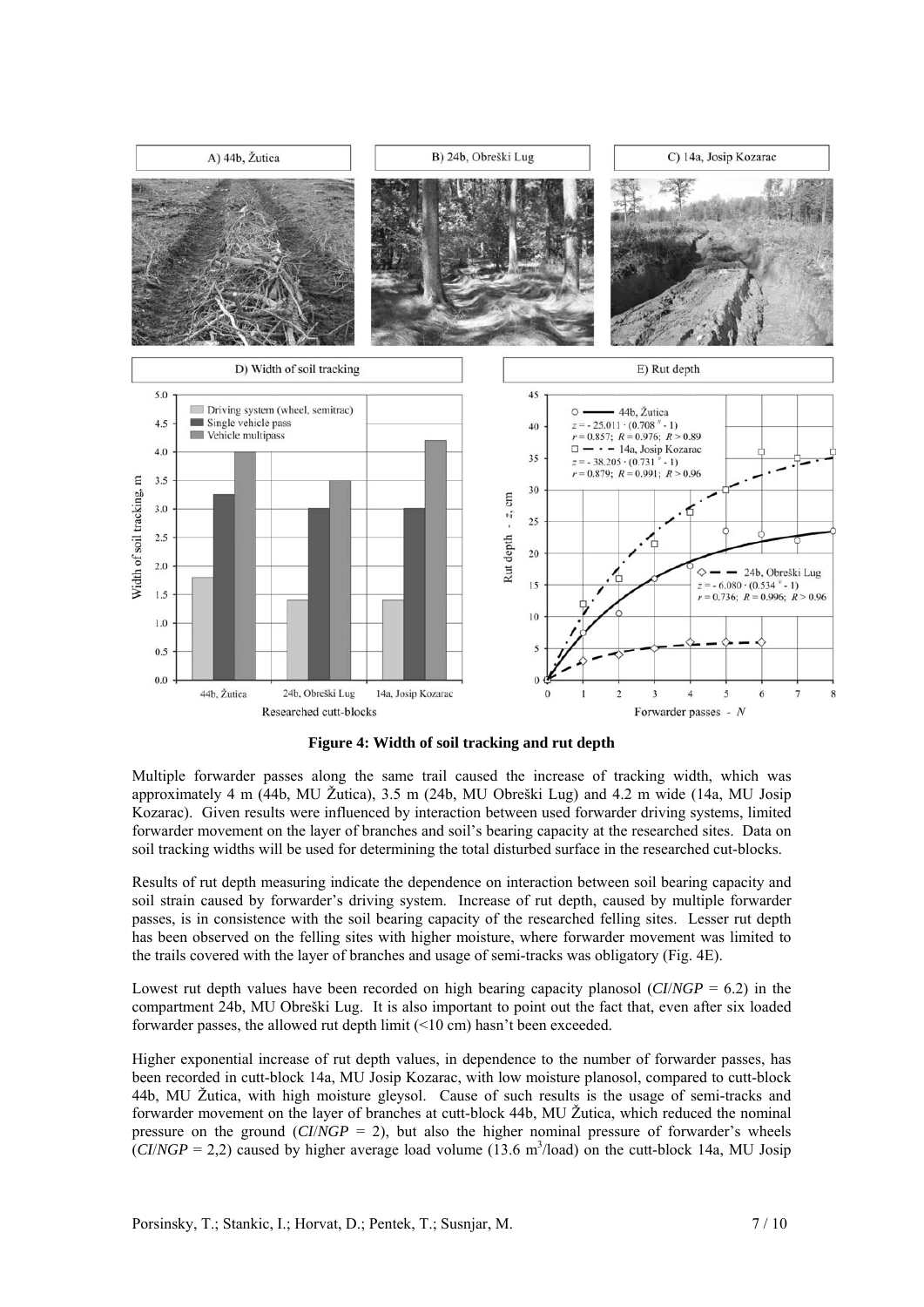Kozarac. Unallowed rut depth  $(>10 \text{ cm})$  on the above mentioned cutt-blocks has been recorded after second loaded vehicle pass.

### **4.4. Structure of tracking area**

Consequences of Timberjack 1710B forwarder movement on stand conditions are visible through soil tracking on researched felling sites. Data on vehicle movement, gathered by using the GPS instrument, has been analyzed using the GIS application. Soil tracking area is presented in two ways: as vehicle's soil tracking area and forwarder's driving system soil tracking area.



**Figure 5: Soil tracking** 

Dual results on soil tracking (which delimited area width in GIS application should be set around vehicle movement vector) emerged as a consequence of inadequate definition of the term "soil tracking" in professional literature, but also due to certain cognitions deduced from conducted researches (Fig. 4). In cases with favorable soil bearing capacity, forwarder movement does not cause damages to the soil surface between vehicle's wheels (fig. 4B). But, results are totally opposite in cases with multiple, or even single forwarder passes on soils with unfavorable bearing capacity (Fig. 4C). Additional problem on soils with unfavorable bearing capacity emerged when, even though semi-tracks were used and forwarder movement was limited on trails covered with layer of branches, vehicle still made a large indent in the ground (Fig. 4A).

Vehicle's soil tracking area above 22 (40) % (Fig. 5A) and forwarder's driving system soil tracking area above 10 (16) % (Fig. 5B) has been determined on all researched felling sites.

Present systematic installation of skid trail networks (3 m wide and 37.5 m apart) in young stands, represents a good start towards the future reduction of soil tracking during the harvesting operations in lowland forests. In theory, such interspaces between the future trails, and directed (vertical) felling of trees towards the trail, should significantly reduce the vehicle's soil tracking area as well as the forwarder's driving system tracking area.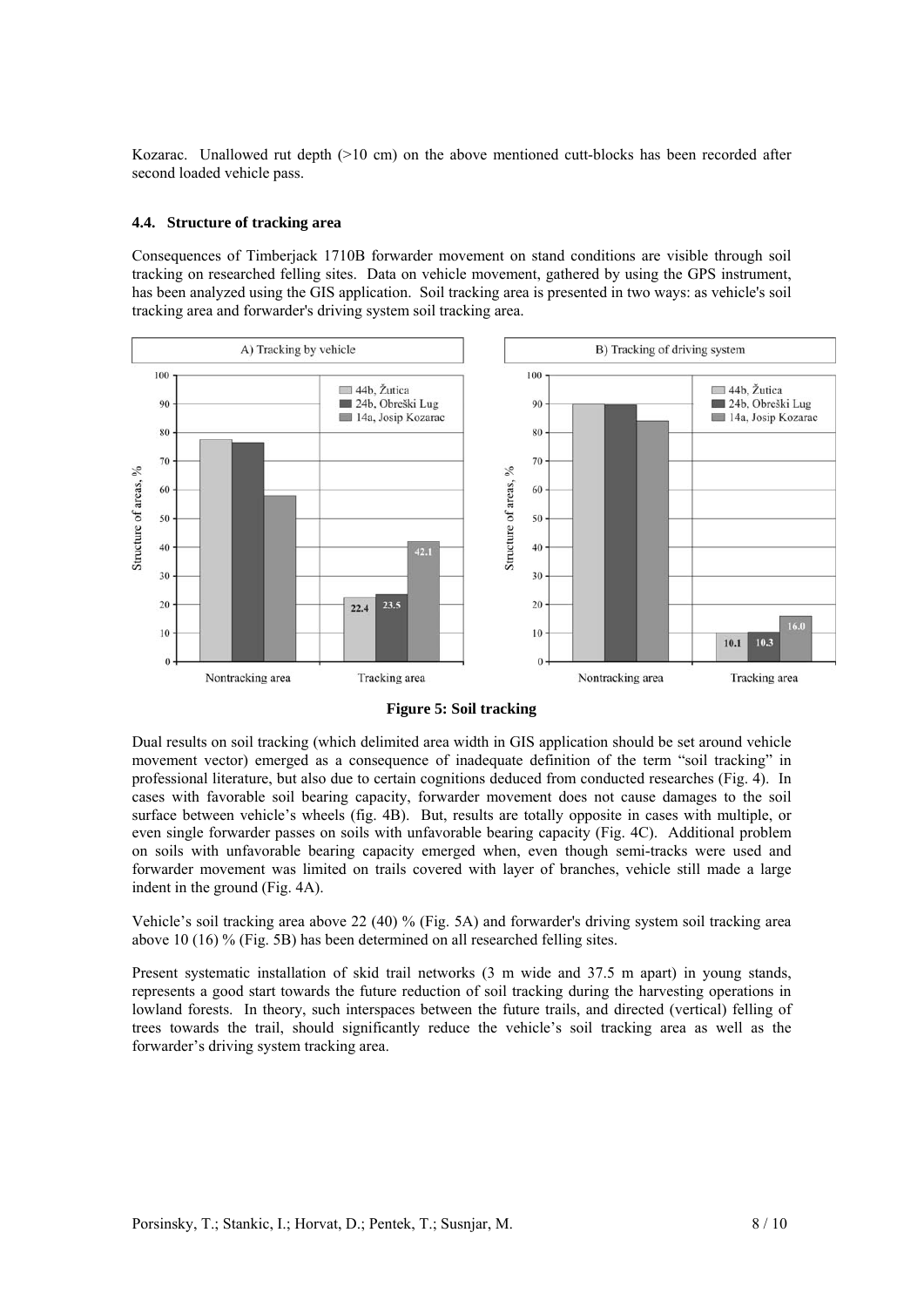#### **5. Conclusions**

Results of soil tracking and compaction raise doubts about environmental suitability of, 17 tons heavy, Timberjack 1710B forwarder usage at the time of main felling, when moisture of hydromorphic soils in Croatian lowland forests is high.

The environmental suitability of the researched vehicle under given work conditions could be improved by using semi-tracks or by limiting vehicle's travel to skid-trail network with additional soil protection provided by covering skid trails with brushmates or by limiting the load volume.

The environmental suitability of the researched forwarder could also be improved by using the central tyre inflation system, dependent on current forest soil conditions. Research of these possibilities is a future task for all forest scientists involved in problems related to consequences of vehicle movement on forest soils.

# **6. References**

Anon. (1971) "Metode istraživanja fizičkih svojstava zemljišta. Priručnik za ispitivanje zemljišta", Knjiga 5, Jugoslavensko društvo za proučavanje zemljišta, Beograd, 1–207.

ASAE EP542 (1999) "Procedures for Using and Reporting Data Obtained with the Soil Cone Penetrometer", ASAE Standards 2000, 986–989.

Arnup, R. W. (1999) "The extent, effect and management of forestry-related soil disturbance, with reference to implications for the Clay Belt: a literature review", Ontario Ministry of Natural Resources, Northeast Science & Technology, TR-37, 1–30.

Bygdén, G. (2002) "Ruth Depth, Soil Compaction and Rolling Resistance When Using Bogie Tracks", Proceedings of the International Seminar on New Roles of Plantation Forestry Requiring Appropriate Tending and Harvesting Operations, September 29 – October 5, 2002, Tokyo, Japan, The Japan Forest Engineering Society & IUFRO WG 3.04/3.06/3.07, 266–271.

Froelich, H. A. (1989) "Soil damage, tree growth, and mechanisation of forest operations", Proceedings of the ECE/FAO/ILO/IUFRO Seminar on the Impact of mechanisation of forest operations to the soil, Louvain-la-Neuve, 77–86.

McDonald, T., Way, T., Löfgren, B. and Seixas, F. (1996) "Load and inflation pressure effects on soil compaction of forwarder tires", Canadian Pulp and Paper Association: 67–70.

Mellgren, P. G. (1980) "Terrain Classification for Canadian Forestry", Canadian Pulp and Paper Association, 1–13.

Owende, P. M. O., Lyons, J., Haarlaa, R., Peltola, A., Spinelli, R., Molano, J. and Ward, S. M. (2002) "Operations protocol for Eco-efficient Wood Harvesting on Sensitive Sites", Project ECOWOOD, Funded under the EU 5th Framework Project (Quality of Life and Management of Living Resources) Contract No. QLK5-1999-00991 (1999-2002), 1–74.

Poršinsky, T. (2005) "Efficiency and Environmental Evaluation of Timberjack 1710B Forwarder on Roundwood Extraction from Croatian Lowland Forests", Dissertation, Forestry Faculty of Zagreb University, 1–170.

Poršinsky, T. and Horvat, D. (2005) "Wheel Numeric as Parameter for Assessing Environmental Acceptability of Vehicles for Timber Extraction", Nova mehanizacija šumarstva 26: 25–38.